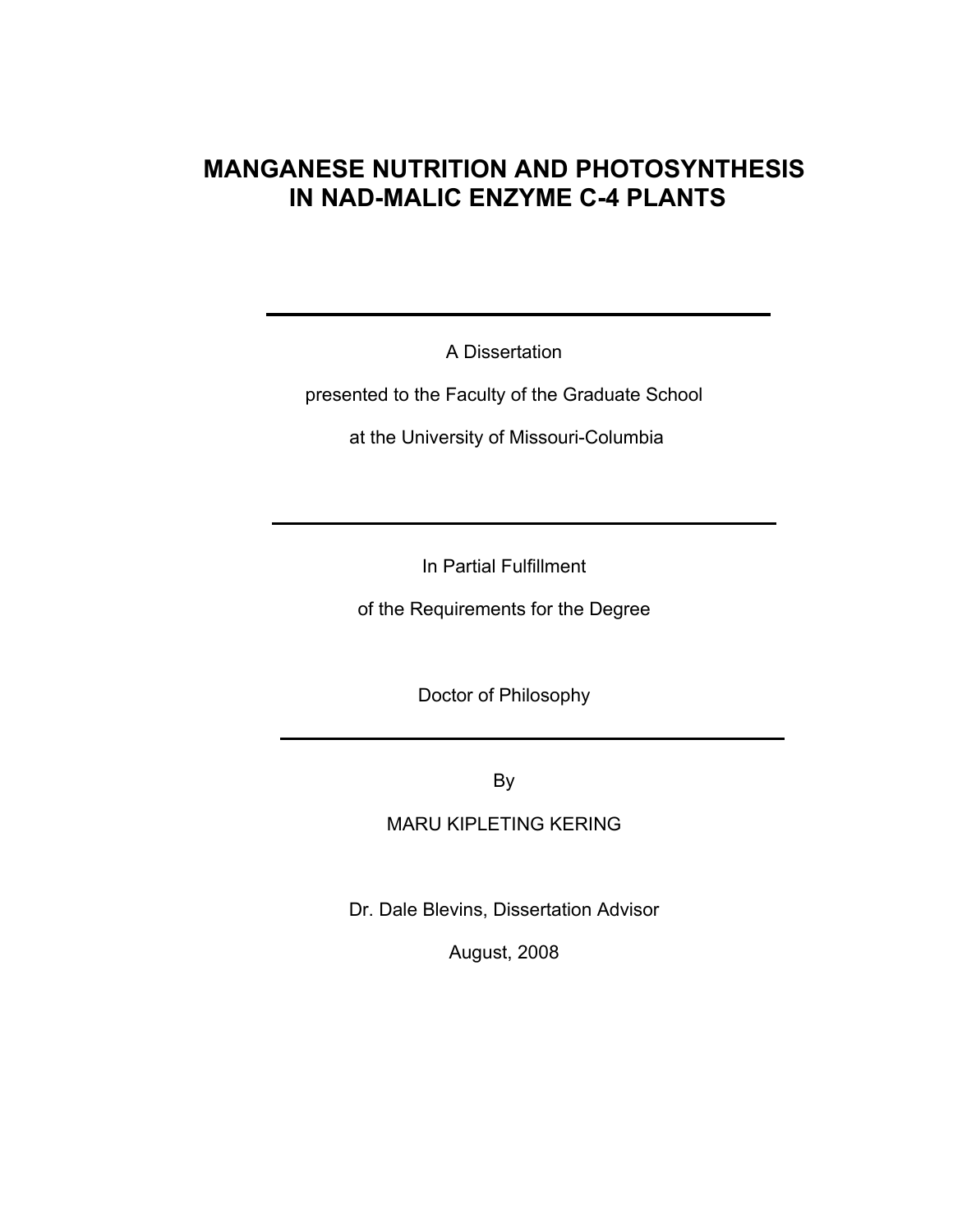© Copyright by Maru Kipleting Kering 2008

All Rights Reserved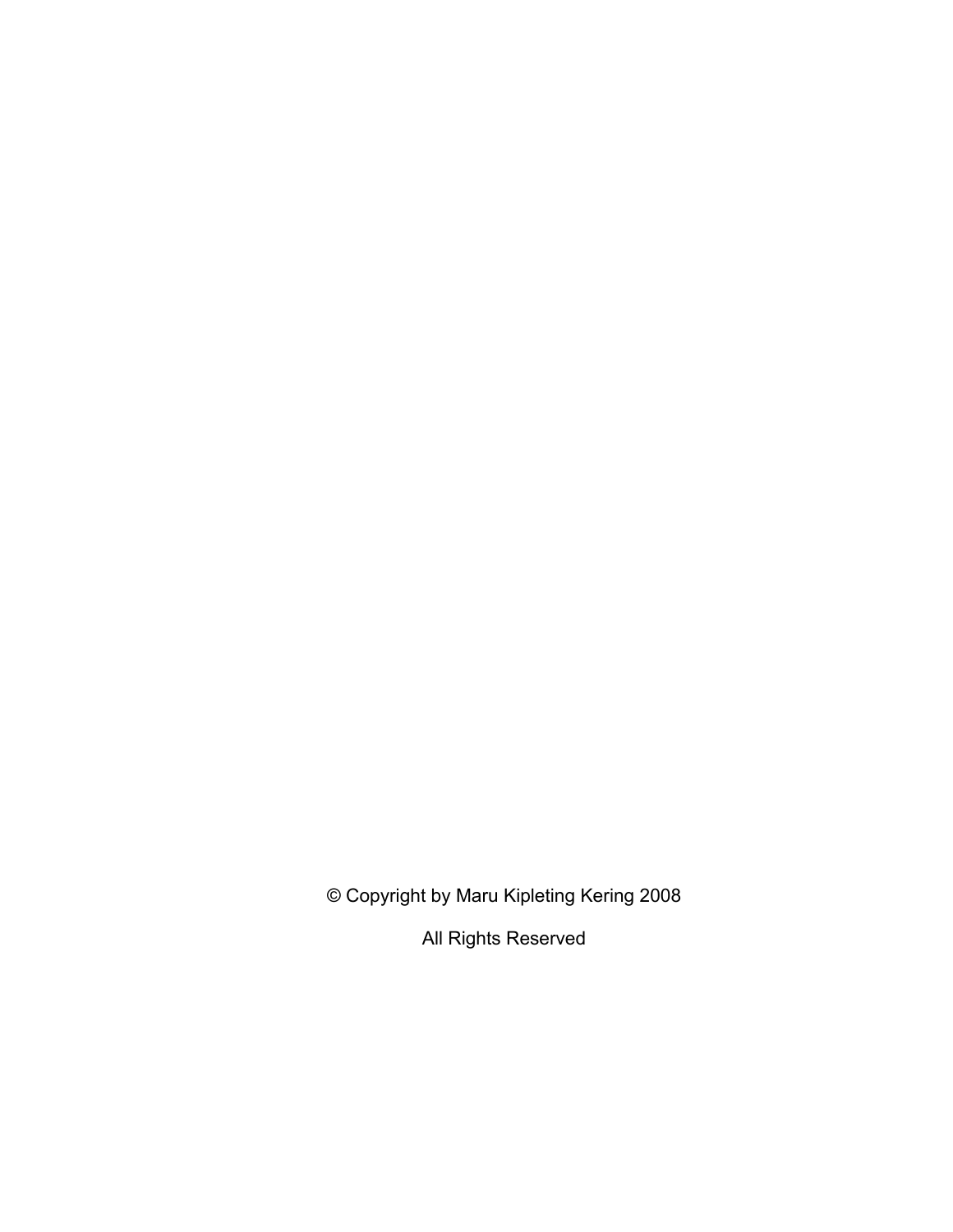The undersigned, appointed by the Dean of the Graduated School, have examined the dissertation entitled

## **MANGANESE NUTRITION AND PHOTOSYNTHESIS IN NAD-MALIC ENZYME C-4 PLANTS**

presented by Maru Kipleting Kering

a candidate for the degree of Doctor of Philosophy

and hereby certify that, in their opinion, it is worthy of acceptance.

Dr. Dale Blevins

Dr. Jerry C. Nelson

Dr. Robert Kallenbach

Dr. David Emerich

Dr. Stephen Pallardy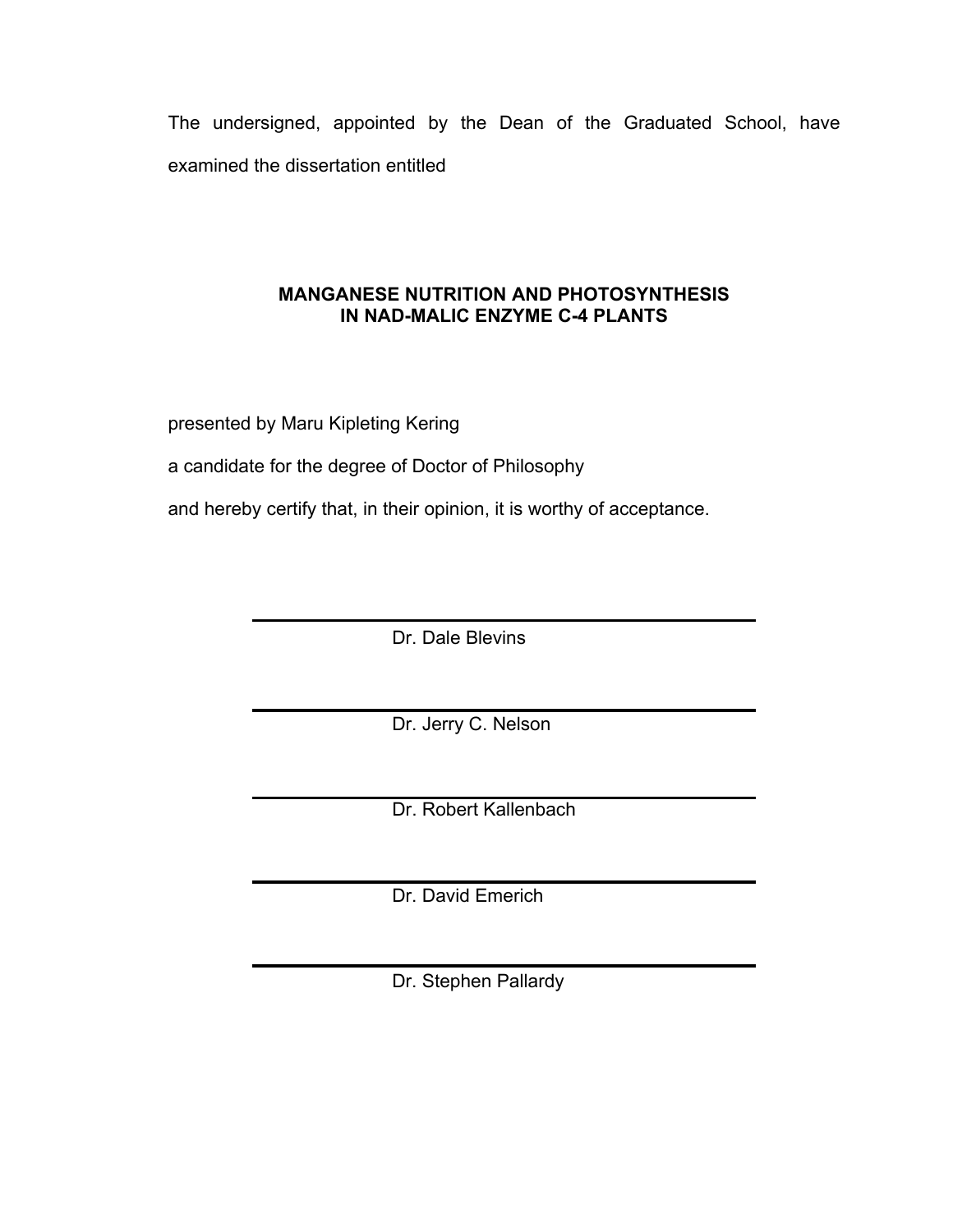## **DEDICATION**

A special dedication goes to my loving parents

"*Kongoi got-tab Ketele Kapchepsuge* "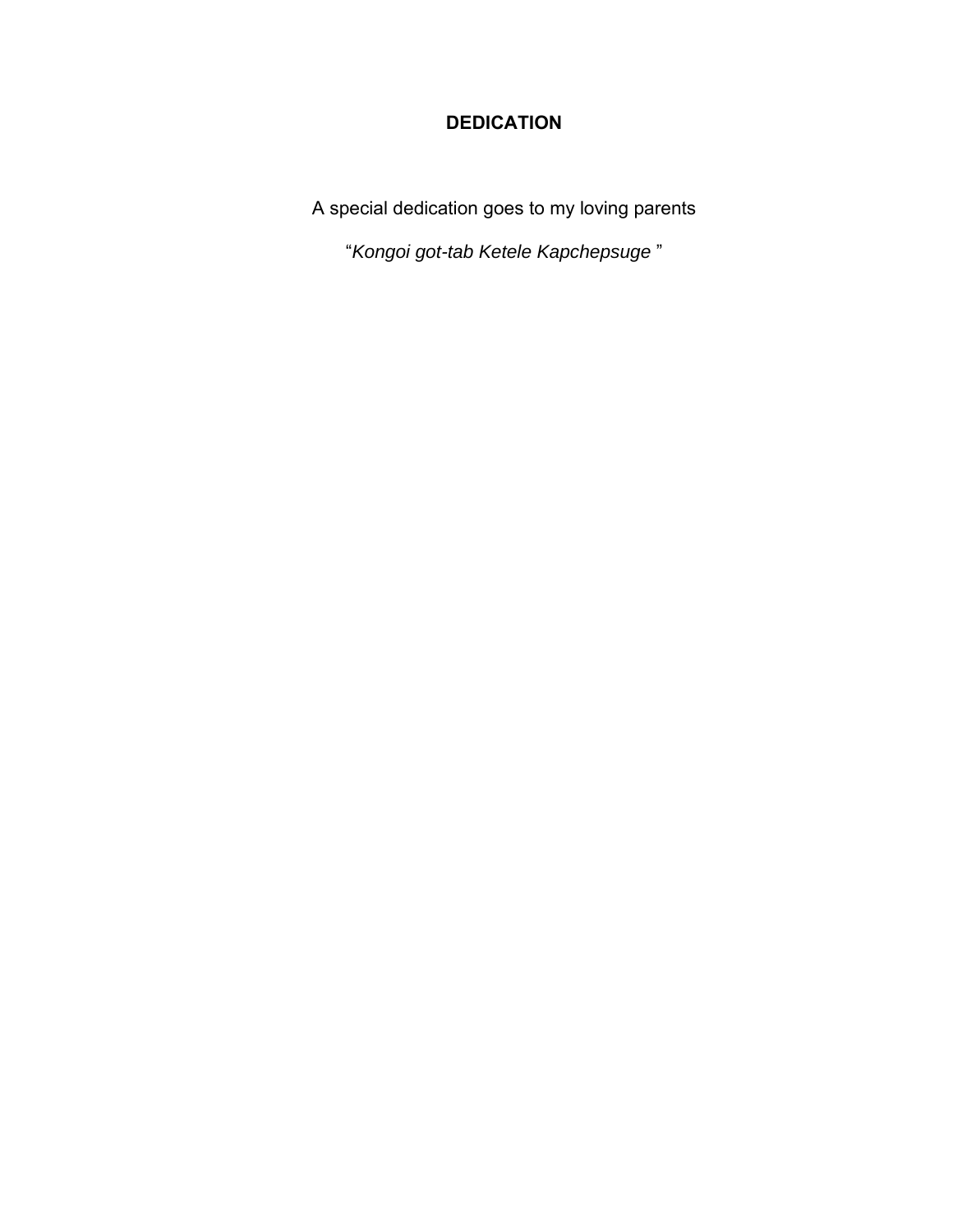## **ACKNOWLEDGEMENTS**

First, I am grateful to my academic advisor, Dr. Dale Blevins for his initial acceptance as well as for the guidance thereafter, the scientific input, and for his ability to untangle complex scientific phenomena with the potency to hook and keep young, aspiring scientists like me thinking and dreaming science. It is this unique ability, his sharp scientific mind, and his tolerance to keep up with me as I lose and regain my balance during the tortuous wading through the intricacy of plant nutrition and physiology, that got me this far. I will forever be indebted to him. I am also grateful to my committee members, Dr. Jerry Nelson, Dr. Robert Kallenbach, Dr. David Emerich, and Dr. Stephen Pallardy for their academic input and support.

I am also indebted Dr. Krystyna Lukaszewski, whose pleasant polish greeting "Cześć Jak się masz" lightened up my days and kept me moving forward towards the finish line. To you Krystyna, I am grateful for your fun-laced scientific advice, numerous scientific suggestions, and editorial abilities which refined my research result write-up. I will miss both the Polish greeting and the fun scientific comments.

I am indebted to my colleagues Dr. William Edward McClain II, Melissa Ann Remley, and Elizabeth Jo Hamilton, for their patience, support, and willingness to help whenever they could. They were my 'adopted' siblings for the duration of my study and allowed me to be a complete me. From this triad, I got a brother's smile and a sister's hug. I was happy, I was mad, I was indifferent, and I

ii